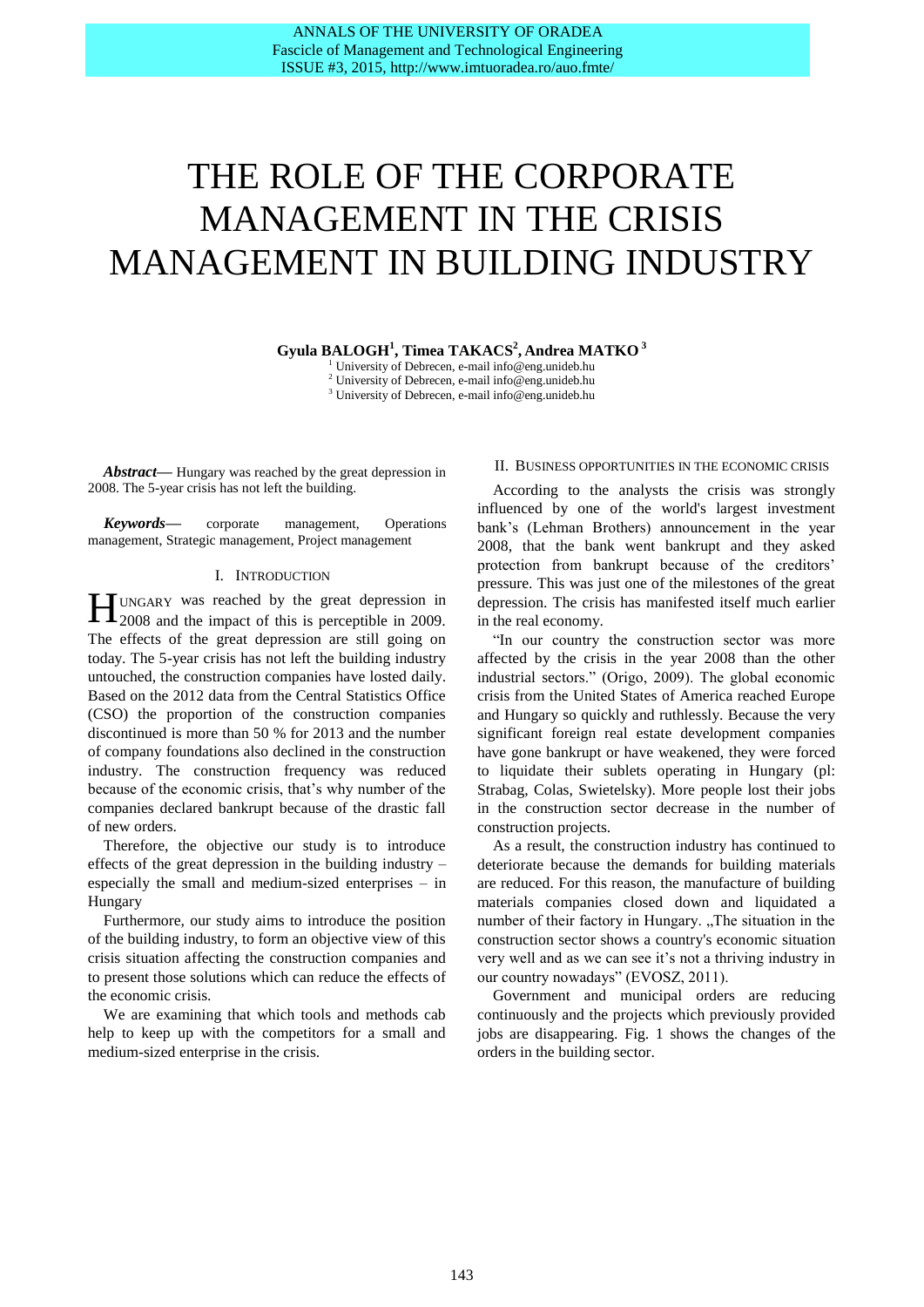

Fig. 1. Contracts in the building sector according to contractors (price (million Ft) /year), (CSO, 2013)

The figure clearly shows that the small and mediumsized enterprises in the construction industry make the significant part of the contractual investments in the building sector. Only a small portion of the investments are in the hands of the private and non-building sector. We can observe that within the small and medium-sized enterprises the contract staff decreased from year to year, but did not show a decrease as high as the nonconstruction industrial organizations. The numbers of orders from the non-construction industrial organizations are reduced almost by half from 2008 to 2011. The effects of the economic crisis affect especially the residential construction projects and non-construction industry organizations.

Decrease in the number of construction projects lots of people lost their jobs in the construction sector. This resulted in a further deterioration of the building industry and reducing demand for building materials. Thereby engaged in production of building materials companies closed and wound up their several factories in Hungary.

## III.SYSTEM AND DEVICES OF THE CORPORATE MANAGEMENT

"Management is the organizational process that includes strategic planning, setting objectives, managing resources, deploying the human and financial assets needed to achieve objectives, and measuring results. Management also includes recording and storing facts and information for later use or for others within the organization. Management functions are not limited to managers and supervisors. Every member of the organization has some management and reporting functions as part of their job." (Hyssom, 2009).

Nowadays, the concept and the roles of business administration and business management are mixed within the construction sector. In the case of construction

small and medium enterprises are usually not separated the two concepts because in the majority of cases the same people are responsible for the theoretical and the practical management of the company. The corporate leader's main role is defining the business goals, setting the strategic directions, reasoning the decisions and making decisions on corporate objectives. The corporate leader's responsible is also commanding strategic change of direction in a well-established case and in the interest of this appointing the required actions. The corporate management is successful if it is a good example and motivation for the employees with charismatic characteristic (Varsányi, 2006).

The management of the small and medium-sized enterprises in the construction industry can be divided into three basic parts:

*1) Operations management: Operations management refers to the administration of business practices to create the highest level of efficiency possible within an organization. Operations management is concerned with converting materials and labour into goods and services as efficiently as possible to maximize the profit of an organization (Investopedia A, 2015).*

*2) Strategic management: Strategic management involves setting objectives, analyzing the competitive environment, analyzing the internal organization, evaluating strategies, and making sure that the strategies are rolled out across the organization (Investopedia B, 2015).*

*3) Project management: The planning and organization of an organization's resources in order to move a specific task, event or duty toward completion. Project management typically involves a one-time project rather than an ongoing activity, and resources managed include both human and financial capital (Investopedia C, 2015).*

A construction investment is a [piece](http://dictionary.cambridge.org/dictionary/english/piece) of [planned](http://dictionary.cambridge.org/dictionary/english/plan) [works](http://dictionary.cambridge.org/dictionary/english/work) or an [activity](http://dictionary.cambridge.org/dictionary/english/activity) that is [finished](http://dictionary.cambridge.org/dictionary/english/finished) over a [period](http://dictionary.cambridge.org/dictionary/english/period) of [time](http://dictionary.cambridge.org/dictionary/english/time) and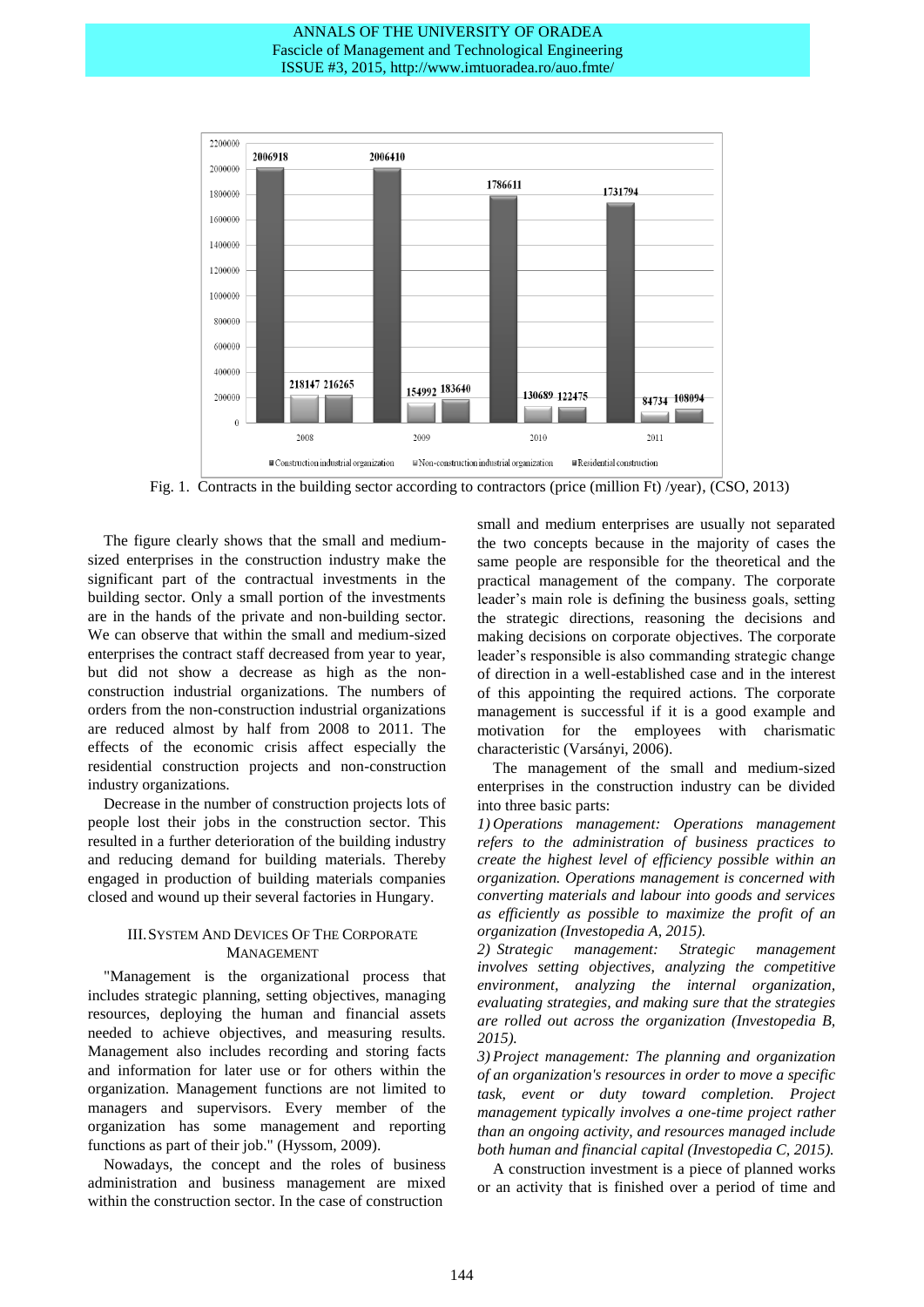[intended](http://dictionary.cambridge.org/dictionary/english/intended) to [achieve](http://dictionary.cambridge.org/dictionary/english/achieve) a [particular](http://dictionary.cambridge.org/dictionary/english/particular) [purpose](http://dictionary.cambridge.org/dictionary/english/purpose) (Cambridge Dictionary, 2015; György, 2012).

The corporate management's first challenge is fulfilling the defined results taking into account predefined limits. The next challenge is using optimally the devices which are necessary to achieve predefined objectives. The application project is an operational process with using reasonable resources (time, money, human, materials, energy, and space). The purposes of this are controlling and managing construction and material procurement in the building industry. Fig. 2 shows the typically tasks of the building industry management.



## Fig. 2. The typically tasks of the building industry management (Based on own database)

In small and medium-sized enterprises in the building industry it is necessary to complete several strategic target tasks concurrently. It follows that usually going implementation of several projects and applications within the examined company side by side or overlaps with each other or successively.

The task of this company's management is deciding the preliminary and final stage of the projects (manager and bursar). Technical collar workers' and manual staff's task is executing the intermediate stages. Fig. 3 shows the organizational structure of this company.

In the company there are linear responsibility and hierarchical system (Fig. 3). The middle management, which can make decisions and control the company, is missing. That's why the manager has to be practical, creative, precise and open.

For the small and medium-sized enterprises' managers the most important things are cooperating with the employees. This company's manager is also a democratic leader who informs the colleagues and involves them to the decisions. He shall seek the opinions of the irrespective colleagues and explains the situations to the non irrespective colleagues.



Fig. 3. The organizational structure of the company (Based on own database)

"The democratic leadership style is based on mutual respect. It is often combined with participatory leadership because it requires collaboration between leaders and the people they guide. Involves a team guided by a leader where all individuals are involved in the decision-making process to determine what needs to be done and how it should be done. The group's leader has the authority to make the final decision of the group." (Business Dictionary, 2015; St. Thomas University, 2014; Varsányi, 2006).

Fig. 4 shows two types of management styles in a company.

If a company would like to be successful in the crisis, it can find the middle way between the two types. In this case the management can work together with the employees under controlled conditions and limitations (figure 4). For the small and medium-sized enterprises in the building industry the quality work and compliance with ISO is also very important in the crisis. The corporate management has to keep in mind the quality in all circumstances in the saturated construction market. The number of published tender projects is limited so that's why the well-established quality management system has a very important role in the market competition. This company attaches great importance to maintaining and renewing year by year the quality system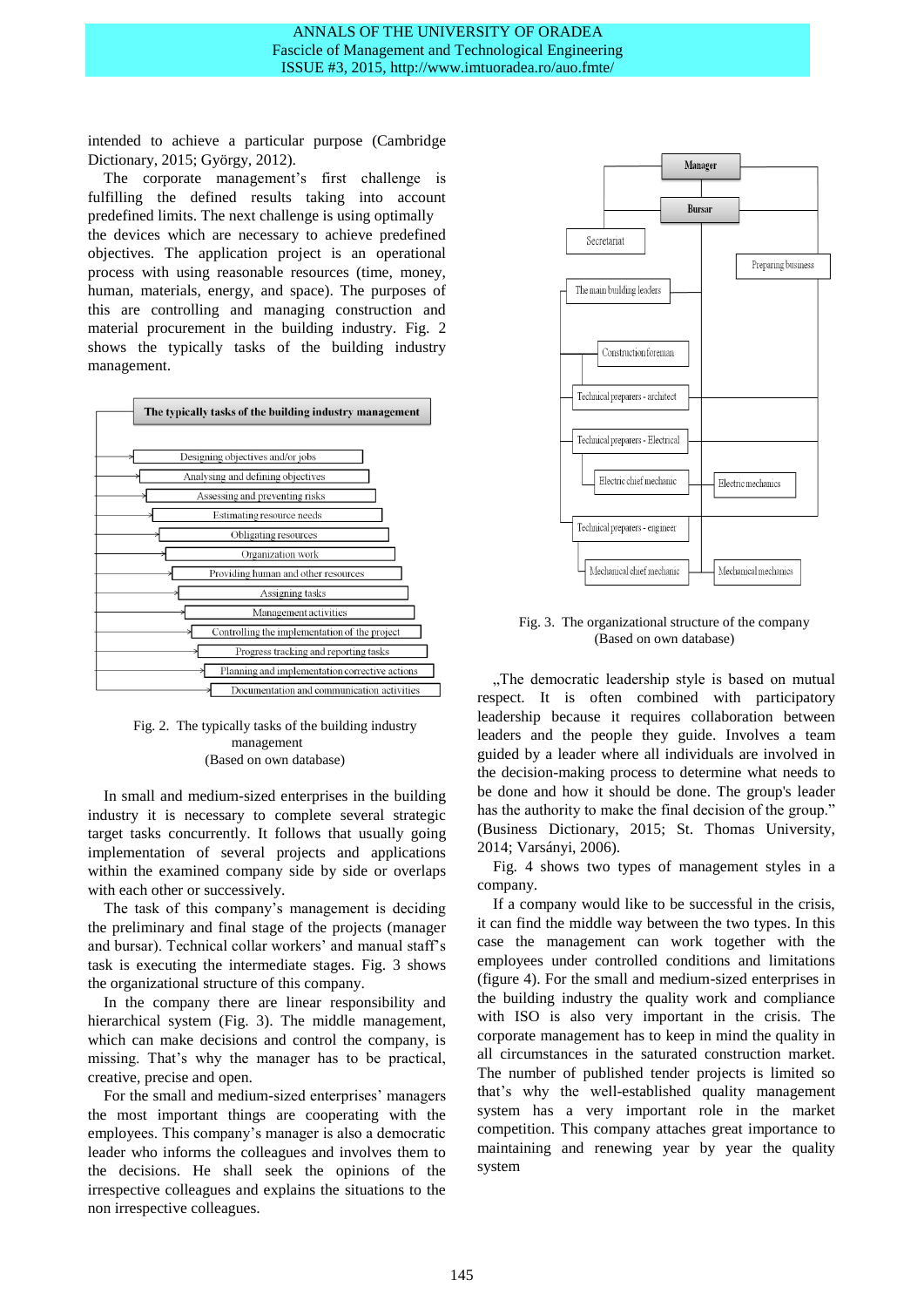

Fig. 4.. Types of management styles (Varsányi, 2006)

because it got lots of job because of the KIR-MIR-MEBIR systems.

The existence of a quality management system can output small and medium-sized enterprises in the construction from the crisis. The companies which obtain the certifications have a greater chance to win works because the quality management system is internationally recognized. This system improves the professional standard, increases customer satisfaction, pays attention to the training of employees and uses more economically efficient methods. And it creates a stable deployment of well-trained management leadership for small and medium-sized enterprises in the building industry.

IV CORPORATE MANAGEMENT OF CRISIS MANAGEMENT IN THE CONSTRUCTION INDUSTRY

The company was analysed by us is one of the small and medium-sized enterprises in the building industry.

The economic crisis is a major challenge for the company so it pays great attention mitigating the effects of the crisis. The company didn't increase the number of physical and intellectual workers. Further measures to reduce the effects of the crisis are the following:

- *1) moved to a common office, thereby*
- *2) closer cooperation between the preparation and execution, and*
- *3) more structured operation, and*
- *4) overhead reduction, and*
- *5) management's daily contacts with areas.*



Fig. 5..Types of management styles II. (Varsányi, 2006)

#### **Chief oriented management**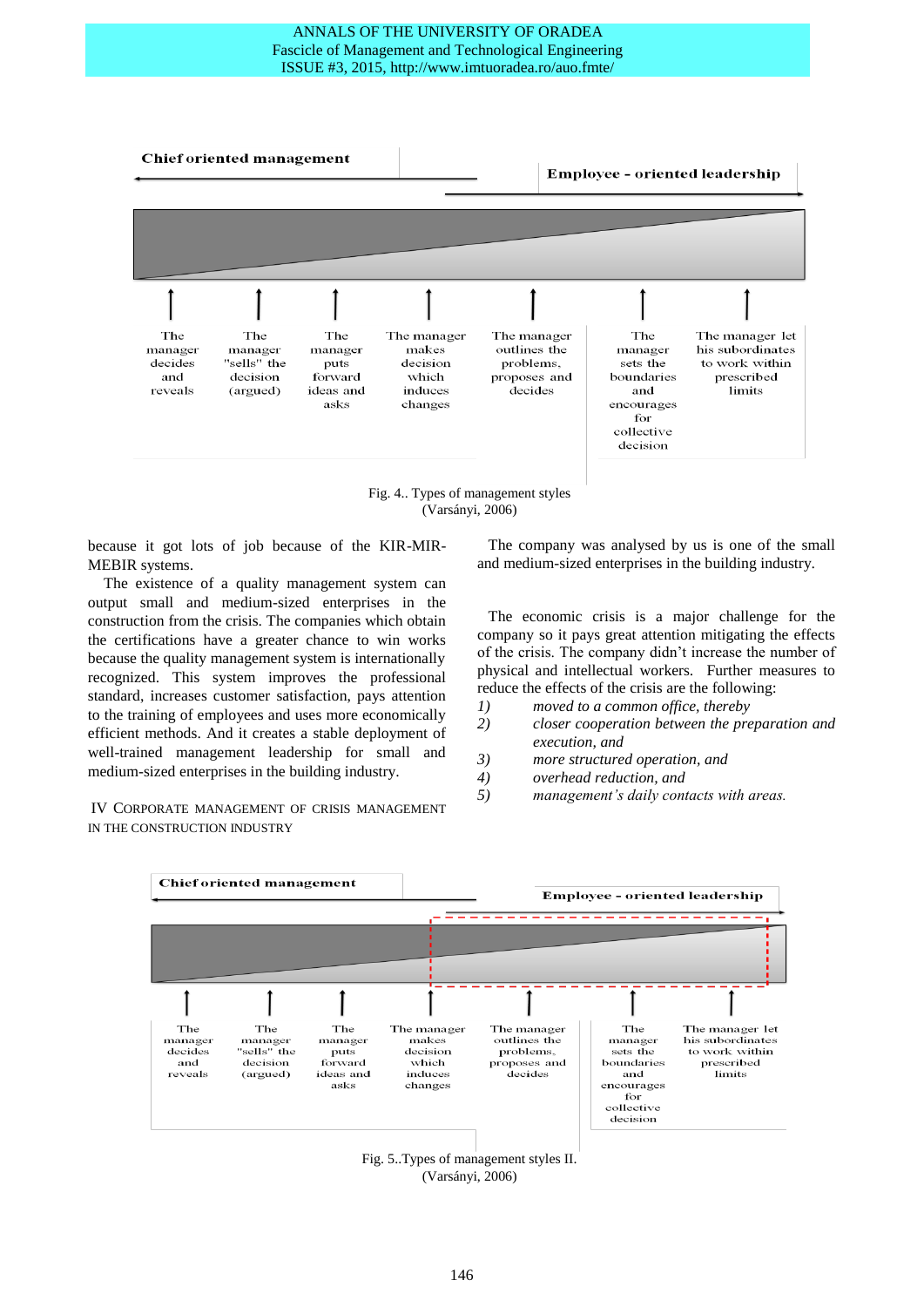The construction of small and medium-sized enterprises should aim the organizational culture based on results. This can inspire the people with internal motivation and personal commitment. Furthermore for the more efficient work this company has to keep our management style in the red zone in Fig. 5 (Szilágyi, 2009).

The efforts manager of the company form mixed style of leadership to democratic leadership style reach can achieve an incentive for employees. The employees are more enthusiastic if the management ask their opinion about the important question affecting their job and their company. Other strong incentive is when the manager praises the valuable contributions and makes public beneficial effects of the common decisions. With this management style:

- *1) the negative effects of the crisis decrease*
- *2) workplace performance increases*
- *3) the quality of work improves.*

This continuously controlled management practices will not allow the crisis to generate irreversible events because of the late response. In this management style it

is necessary to create the middle management next to the manager. The middle manager has to be a good specialist, a good leader and cooperative with the management. Based on these this company changed its organizational structure as follows.

Two leading and controller group was formed next to the manager and the economic manager (Fig. 6). This achieve that the lower-level management tasks were create which had been missing earlier. The blue line shows the main line of control. It can be seen that the manager and the economic manager are controlling all groups, but the communication is bidirectional. The middle management layer in the red zone is in close contact with senior management and the preparatory group. As the company can't employ more people the middle managers are former employees because of the reorganization. In the green zone there are the preparatory groups. These groups' task is taking a contact with the contractors, the chief mechanics, the manual workers and the subcontractors.



Fig. 6. The company's changed organizational structure (Based on own database)

The middle management has to know the human resource needs of projects that in case they need to be

able to intervene. This avoids late payment and unnecessary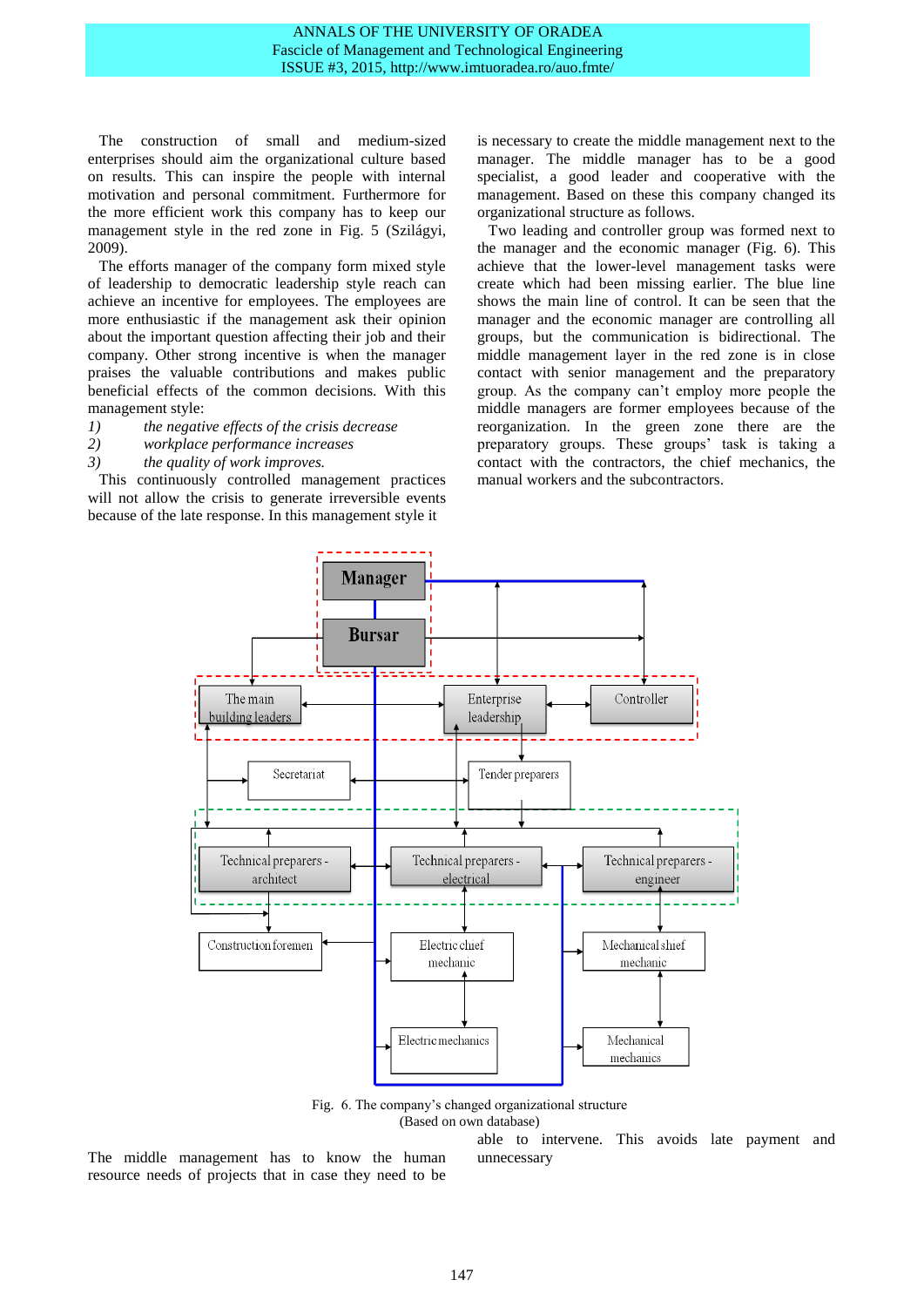extra work paid which is a very significant economic savings for a construction small and medium-sized enterprises. The company leader's tasks are the following:

- *1) monitoring all existing and new applications*
- *2) providing contracted work for the company*
- *3) monitoring of price competition in the construction market of small and medium-sized enterprises*
- *4) perceptioning the success of tenders*
- *5) controlling team work.*

The controller provides supportive economic services for the management to the dedicated planning and management. He is coordinating the sub-targets and subplans, organizing a future-oriented reporting system, discussing the differences with responsible leaders and discussing the possible appropriate measures.

In addition next to the transformation of the organizational structure it is necessary to transformation the quality assurance system (KIR, MIR, MEBIR). Based

on the experience the company should implement the TQM (Total Quality Management) system.

The concept of TQM: "The continuous process of reducing or eliminating errors in manufacturing, streamlining supply chain management, improving the customer experience and ensuring that employees are upto-speed with their training. Total quality management aims to hold all parties involved in the production process as accountable for the overall quality of the final product or service." (Investopedia D, 2015). Against the KIR, MIR, MEBIR there are no limitations, obligatory standards points and certification procedure, but there are self-assessment carried out by the company (IdeSol, 2012).

Fig. 7 shows the major principles of Total Quality Management.



<sup>(</sup>Varga, 2005)

The 5 pillars of TQM show that the company requires the establishment of this systembased on progressive changes:

- *1) creating a suitable atmosphere*
- *2) user focusing*
- *3) management based on facts and figures*
- *4) continuous quality improvement*
- 5) *involvement employees* (Varga, 2005).

Next to the construction of TQM system I would recommend for the construction of small and mediumsized enterprises using Gantt-diagrams and flowcharts in the Microsoft Office Project program as shown in Fig. 8.

"A Gantt chart is a visual representation of a project schedule. A type of bar chart, a Gantt charts show the

start and finish dates of the different required elements of a project. Henry Laurence Gantt, an American mechanical engineer, is recognized for developing the Gantt chart. Gantt charts are useful in planning how long a project should take and helping to sequence the events by laying them out in the order in which the tasks need to be completed. Typically, tasks are shown on the vertical axis, and the project time span is represented on the horizontal axis. Each task has a corresponding bar that shows the time span required for that task. The bar can